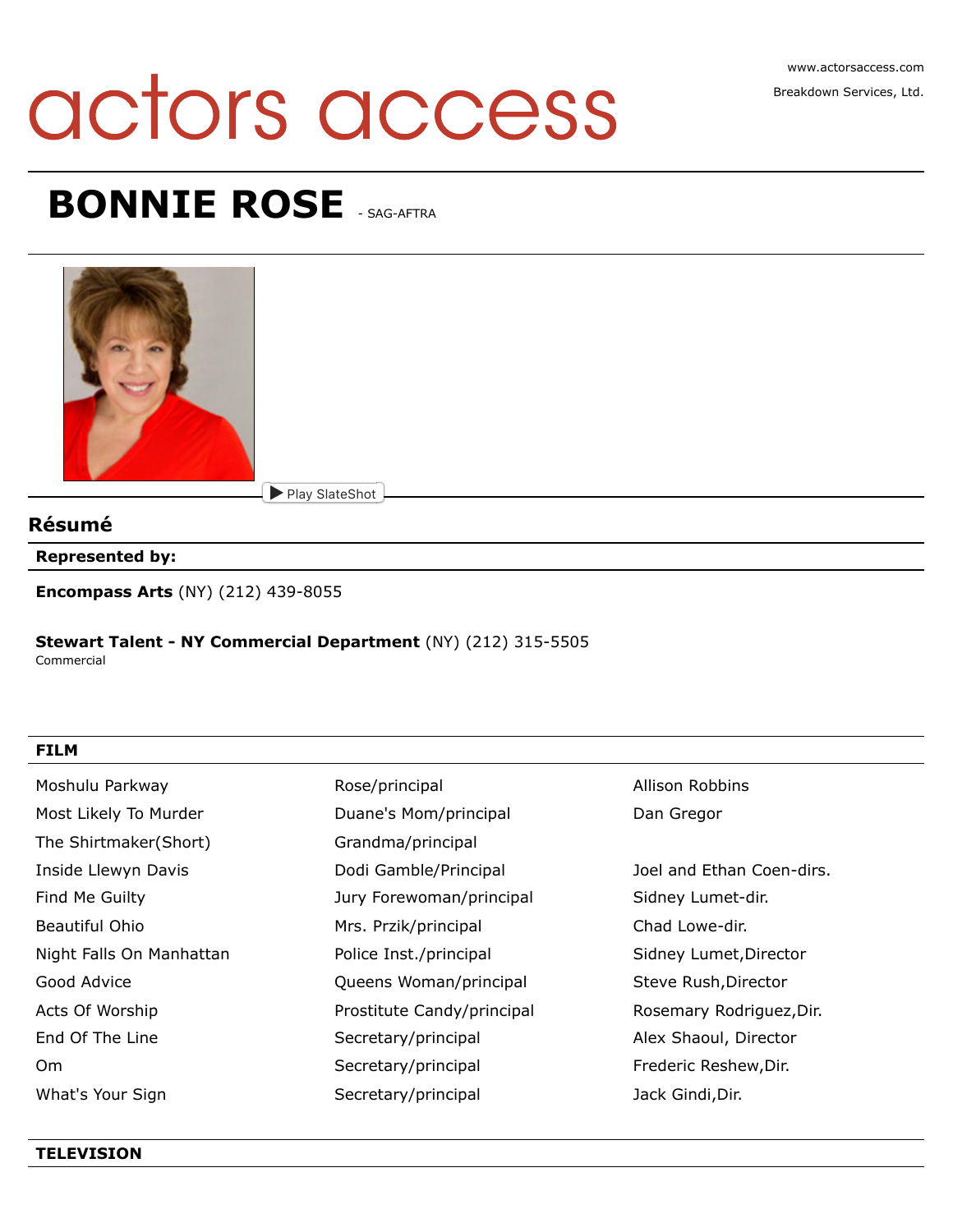| <b>Blue Bloods</b>          | Secretary                        | <b>CBS</b>                  |
|-----------------------------|----------------------------------|-----------------------------|
| Mr.Robot                    | <b>Nurse</b>                     | Sam Esmail                  |
| <b>Broad City</b>           | Neighbor 1                       | Comedy Central              |
| Manifest                    | Moderator                        | <b>NBC</b>                  |
| Pose                        | Secretary                        | Fox                         |
| The Marvelous Maisel        | Duane's Mom                      | Amy Sherman-Pallindo/Amazon |
| Unbreakable Kimmy Schmidt   | <b>Theater Manager</b>           | <b>NetFlix</b>              |
| Jessica Jones               | Female Guard                     | <b>NetFlix</b>              |
| Quantico                    | Pedestrian                       | <b>ABC</b>                  |
| What Would You Do?          | Costar                           | <b>ABC</b>                  |
| Gravity                     | Costar                           | Eric Schaeffer, Dir.        |
| Law & Order                 | Grand Juror #2/principal         | <b>NBC</b>                  |
| Law & Order: CI             | Manicurist/principal             | <b>NBC</b>                  |
| Law & Order SVU             | Mrs. Lucero/principal            | <b>NBC</b>                  |
| The Sopranos                | Saleslady/principal              | <b>HBO</b>                  |
| 100 Centre St (two Seasons) | Ellen Klein(recurring principal) | A&E Sidney Lumet, Dir.      |
| Law & Order: CI             | Mrs. Shapiro/attorney/principal  | <b>NBC</b>                  |
|                             |                                  |                             |
| Third Watch                 | Mrs. Crawford/principal          | <b>NBC</b>                  |
| Conviction                  | Court Officer/principal          | <b>NBC</b>                  |

| <b>Theatre</b>                |                     |                           |
|-------------------------------|---------------------|---------------------------|
| Animals                       | <b>Jelly</b>        | Philipstown Depot Theater |
| <b>Kisses</b>                 | Lola                | Ensemble Studio Theatre   |
| Last Summer At Blue Fish Cove | Annie               | Carousel Theatre Co.      |
| Tony N' Tina's Wedding        | Pat Black           | St John's Church          |
| Dressing Room Divas           | <b>Bette Midler</b> | The Duplex                |
| A Comic Angel                 | Sarah               | Pelican Theatre           |
| Commrades in the Kamma Zone   | Holly               | Primary Stages            |
|                               |                     |                           |

## **Training**

Syracuse University **BFA** BFA BEA Arthur Storch Meisner Tech **Two Year Program** Two Year Program Ron Stetson Audition Class **Tim Phillips** 

Audtiton Class **David dean Bottrell** 

Stand-Up Comedy/Improv Ordained Minister -Officiates weddings